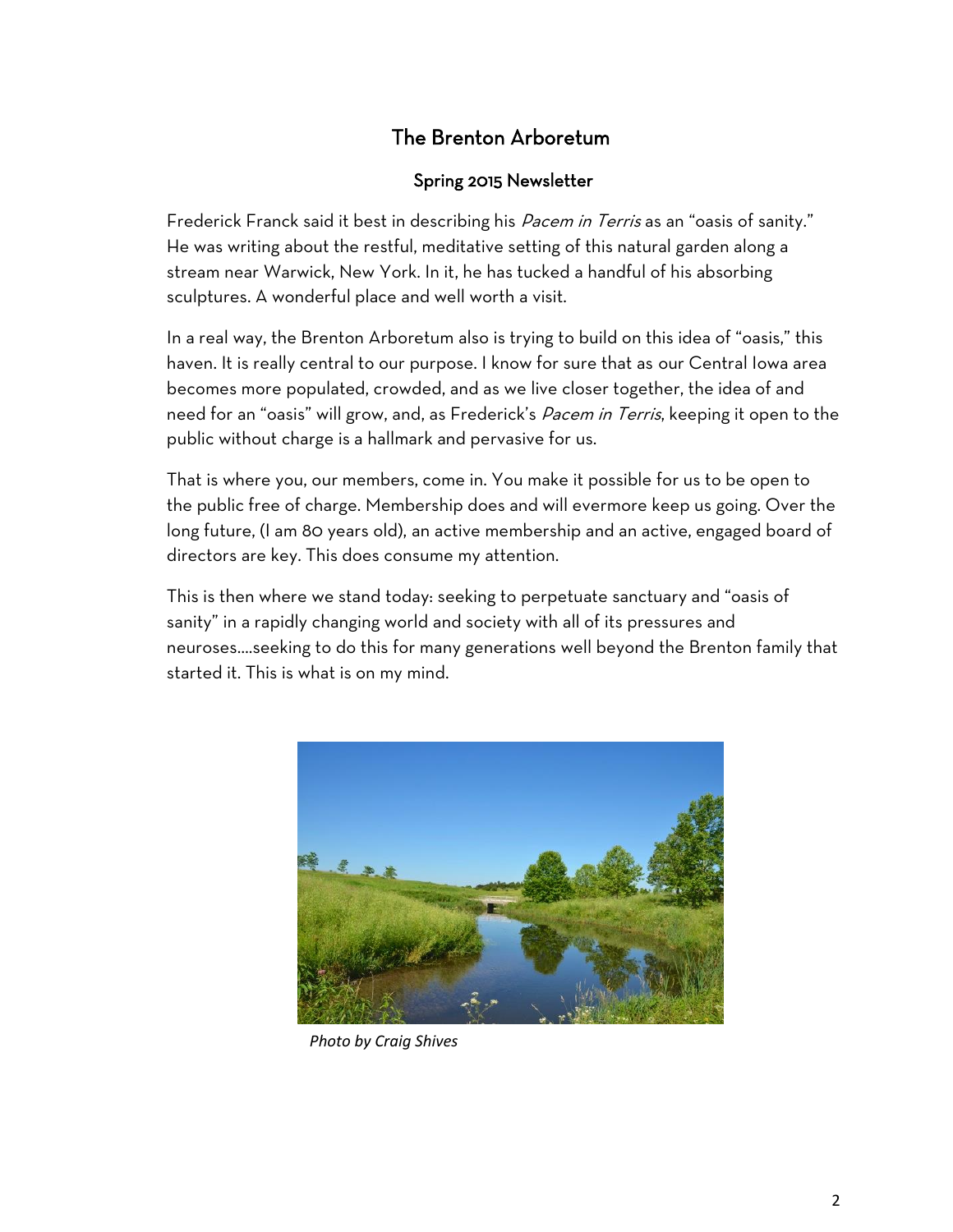# What"s Going On Here?



New Board Members: I am pleased to announce the election of three new board members.

Phil Harrington of Adel, president and CEO of Kuder, Inc.; an international company specializing in evidence-based career assessment, education planning, and guidance resources.



Ray Bening of Des Moines, owns and operates Bening Financial; a diversified financial services company of long standing.



Tina Mowry Hadden of Des Moines has joined the board. She is director of marketing for Hubbell Realty and a past marketing and communications consultant.

Executive Director Search: The board has authorized the search for our first fulltime executive director. This is underway.

Landscape Firm Hired: Ohm Van Sweden, a renowed architectural firm known for their work with native plants and trees and for natural landscapes, has been hired to help us adjust our master plan to accommodate new planting areas, unify our path system, signage, and reconfigure our main entrance. They are based in Washington, D. C. This hire is subject to a grant request we have made.

Volunteers Needed: We have positions for both outside and inside (office) volunteers. Specifically, we have a need for a volunteer to help with tree measurements. This would be a fine way to get to know different trees and the timing to take these measurements would be very flexible. Please call Beth Wingert, director of volunteers, at (515) 992-4211. We need your help.

Fundraising Continues: As noted in the fall 2014 newsletter, we are in the midst of our first efforts to raise money to support in part the ongoing operational needs of the arboretum. Its success is very important to us. The arboretum must be self-supporting. I enclose a statement used to support the case for giving.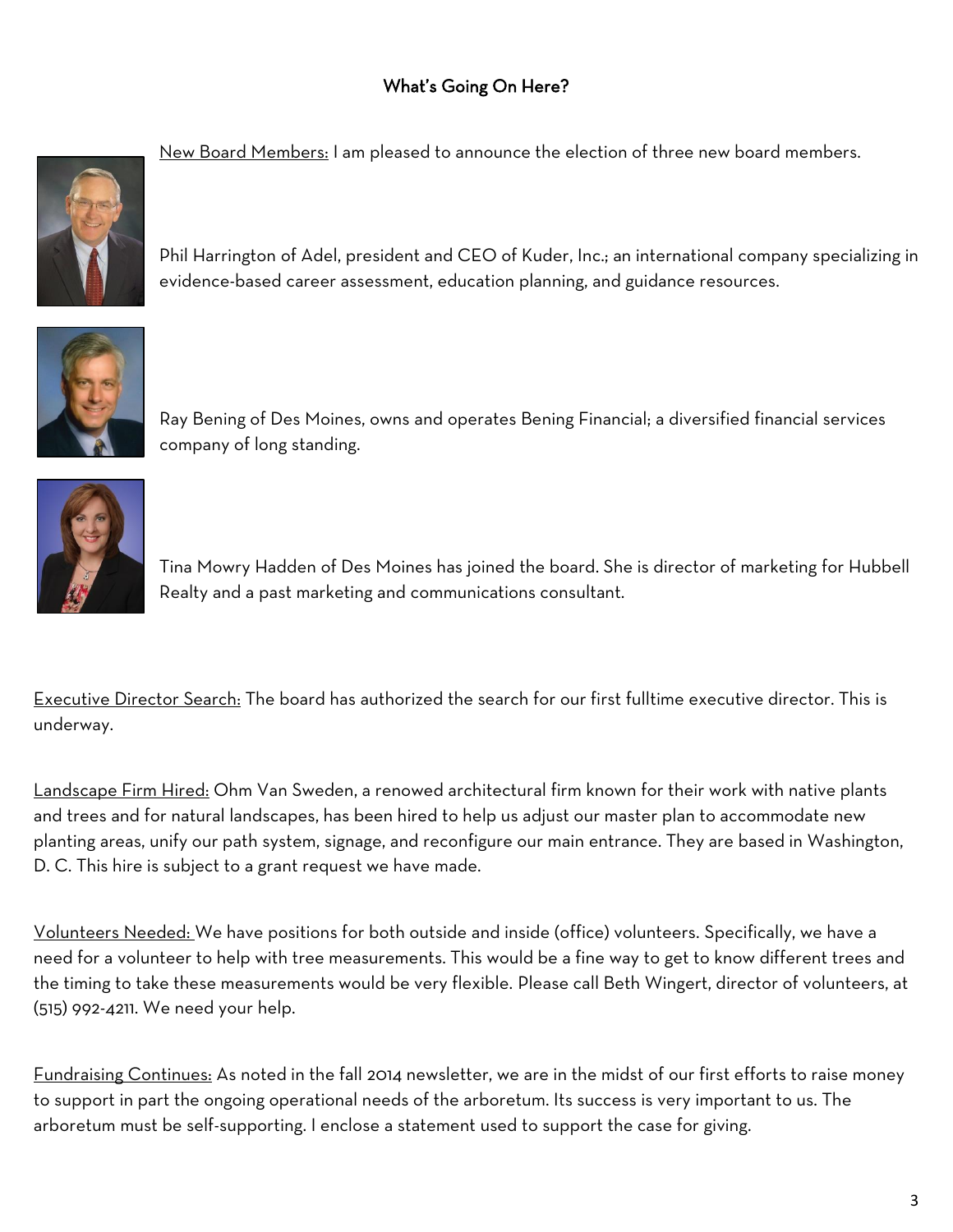Rentals at the Vista Room and Pavilion: These two beautiful areas with dramatic views are available for rent to our members. They complement each other. One is inside (Vista Room) and one is outside with a green roof and fully screened from the wind, as needed (Pavilion). Please take a look if considering a personal, company, or organizational gathering.





Vista Room



Pavilion

New Dog Policy: The arboretum is very dog friendly. It's proving to be a great place for dog owners. Therein lies the problem. With the increased dog use we feel we need a dog policy that encompasses membership for dog owners who use the arboretum to walk their dogs. You will shortly see signs posted around the arboretum with instructions for dog owners. Members of the arboretum with dogs will receive a hanging dog pass for their vehicle. (If you are a member and you have not received this pass, please stop by the office and we will give you one.) Again, we love you and your dogs and welcome you to use the arboretum under these new guidelines.

Thank you for your patience in reading this and your interest.

IT"S SPRING! WE HAVE MOISTURE. WE ARE PLANTING! HOPE SPRINGS ETERNAL!

Thank you very much,

Buz Brenton

P.S. Enclosed is a list of adult classes. I hope one is a fit for you.



# SAVE THE DATE!

Join us Saturday, June 6 at 2:00pm for our 10<sup>th</sup> Annual Membership Gathering. Please join us for this special event when we celebrate YOU, our members! Owner of lowa Native Trees and Shrubs, Mike Bevins, will share his expertise on propagating and growing native plants from locally collected seed. Then, enjoy a short tour of the arboretum and some light refreshments.

Bring a friend with you and he/she can join for half price!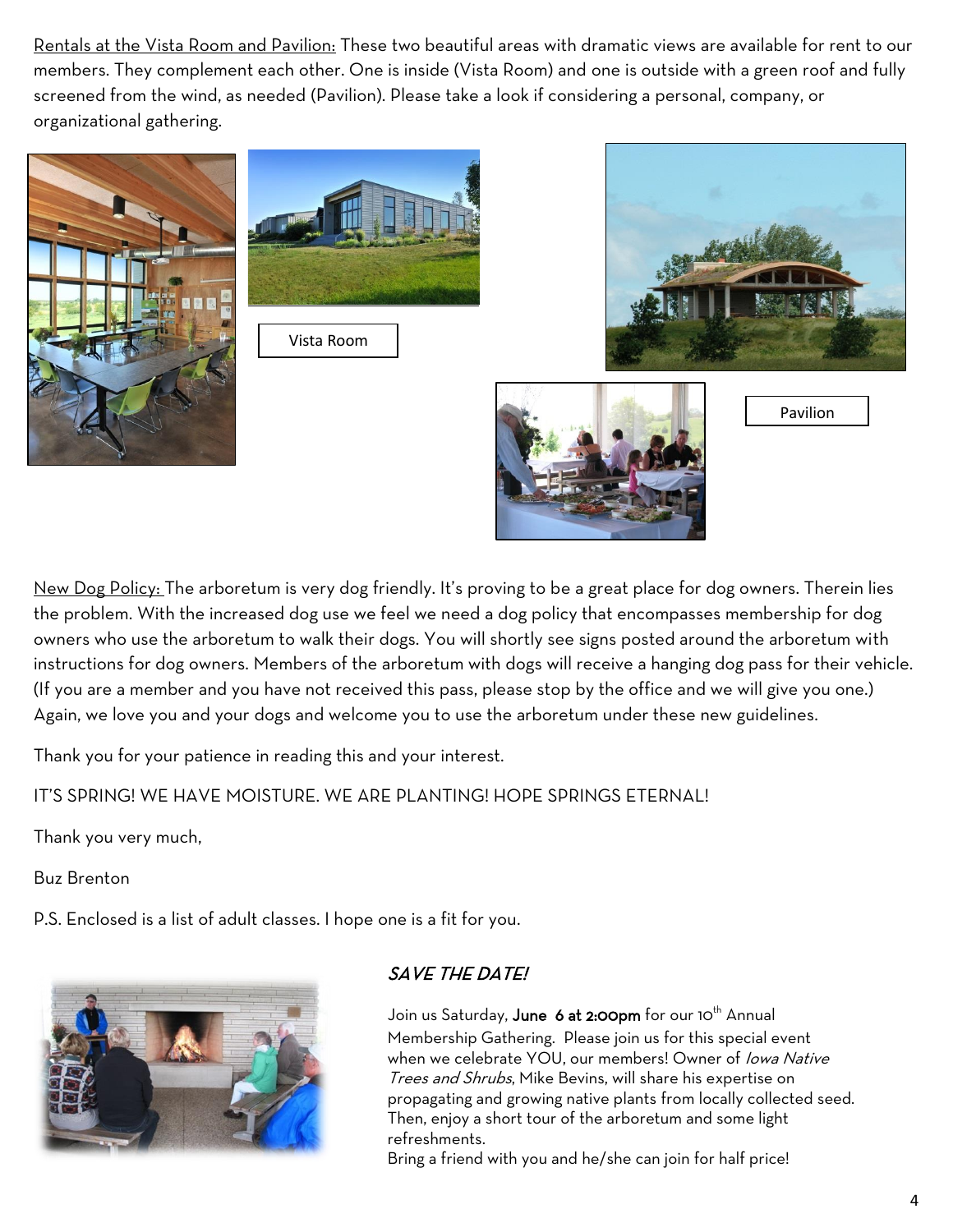# The Brenton Arboretum Elm Collection

## Written by Andy Schmitz, Director of Horticulture & General Manager

Unlike the other tree collections at the arboretum, where trees are grouped by species, the elm (Ulmus) collection contains numerous species, cultivars, and hybrids which combine to make a grouping of 80 trees. It is one of the most diverse and comprehensive collections at the arboretum. Actually, it is one of the most extensive elm collections in the Midwest.

The first elms (which the founder Buz Brenton brought back from the Morton Arboretum in Lisle, Illinois) were planted in 1997, the first year any trees were planted at the arboretum. All seven of these first elms are still alive and can be viewed on the south side of the arboretum along the stream. Accession number 1997-187 Wilson's Elm, *Ulmus* wilsoniana in particular is a beautiful specimen and is over 30 feet tall now.

The elm collection was greatly expanded in 2006 and 2007 with the addition of dozens of Asian elm species that Andy Schmitz, director of horticulture, received from Dr. George Ware, who was an eminent tree authority and whose primary passion was the elm genus. Andy visited Dr. Ware at the Morton Arboretum. All in all, 45 of the 80 elms in the collection have a direct connection to Dr. Ware. These Asian elms are typically smaller in growth form than the American elm, but are Dutch Elm Disease resistant. They have interesting names like small-fruited, Bergmann"s and corkbark elm.

The elm collection includes five cultivars of American elm, *Ulmus Americana* which are also Dutch Elm Disease resistant. The American elms are "Jefferson", "New Harmony", Prairie Expedition, "Princeton" and "Valley Forge." All of these were selected from seedling grown trees or from naturally occurring native American elms which showed resistance to Dutch Elm Disease.

On your next visit to the arboretum, be sure to visit this magnificent elm collection, not only to observe them, but maybe to decide if an elm tree might be right for your yard.

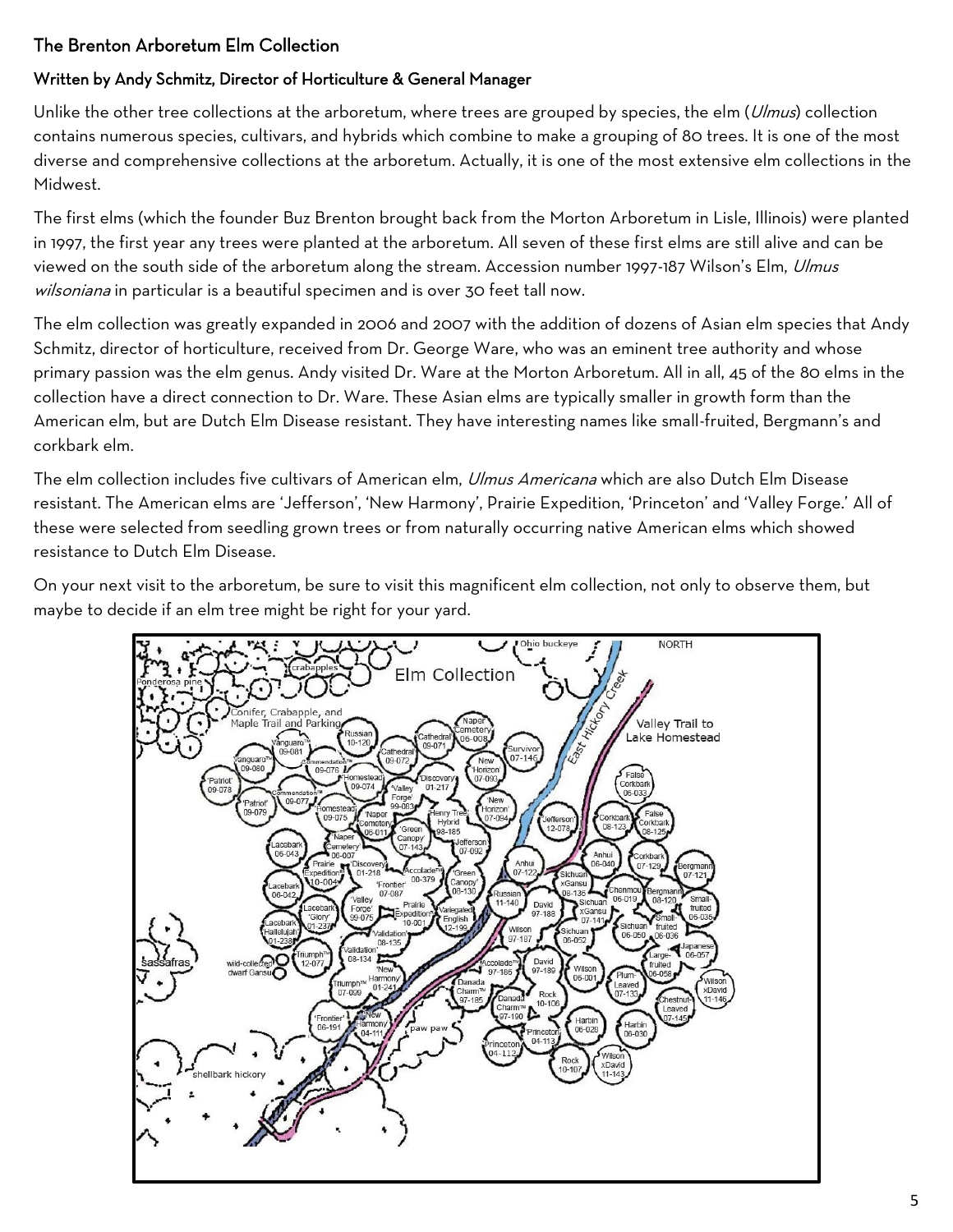### A Future for the Brenton Arboretum

The Brenton Arboretum was established in 1997 by Buz Brenton and his family. This living museum of trees planted amid a rolling, blooming prairie is a significant addition to our central Iowa experience.

The 140-acre Arboretum includes land that was part of the original tract acquired by Dr. James Brenton and his son, William Henry, soon after they arrived in Iowa in 1853 by covered wagon. The completed original master plan incorporates 2,500 trees and shrubs representing 500 different types, a small lake and reception area. Our mission is to provide a place for quiet enjoyment as well as involving ourselves in education and tree research.

The Arboretum is poised to become an asset to central Iowa far beyond the lives of those who love and support it now. As greater Des Moines inevitably expands westward, more and more people will and do come to the Arboretum for its peace and quiet, open spaces, vistas, with tree and shrub groupings that are suited to the growing conditions of central Iowa. We hope and intend that our presence helps and stimulates others to use a broad palate of woody plants, which can be seen at the Arboretum.

The Arboretum has quietly gone about its business of planting trees and shrubs, and developing educational programs. The funding provided by the Brenton family that created and nurtured this vision will continue. An endowment is in place and will grow. But this level of funding simply maintains the status quo, and we want to do more.

# Beyond Brenton

To move the Arboretum forward in the spirit of its new strategic plan, community engagement and donation is vital. To go "Beyond Brenton," the board of directors (which includes ten outside directors, as well as four members of the Brenton family) is seeking additional annual funding for three areas:

1) A full-time executive director is needed to carry out the many goals outlined in the strategic plan. Additional cost: \$35,000 to \$40,000 per year.

2) The Brenton Arboretum can become the United States institution of record on the Kentucky coffeetree. Use of this valuable shade tree, a North American native, is expected to increase across a broad area of our country, including in Iowa.

The Brenton Arboretum is the *only* institution working with this species, collecting seeds from a variety of locations, growing the varieties from seed, planting and caring for the trees, and keeping detailed records. The arboretum is seeking recognition from the North American Plant Collections Consortium, marking it as a serious player in the botanical world. Additional cost: \$5,000-7,000 per year.

3) Environmental education, especially for young people, is a priority. Our field trips are free for schools, and education is provided to youth organizations at a very low cost. Most of the expenses are for teacher salaries and supplies. Expansion of the Knee-High Naturalist program, as our youth program is called, well beyond our current level of 500 to 700 children per year will cost an additional \$2,000-5,000 per year.

# Summary

To further the strategic goals of the arboretum, an annual additional \$42,000 to \$52,000 in operating funds is needed. The arboretum is a wonderful and beautiful place located in the path of rapid development. It has fine potential and is a real asset here in central Iowa. Please help us take the next step.

Sincerely,

The Board of Directors of the Brenton Arboretum